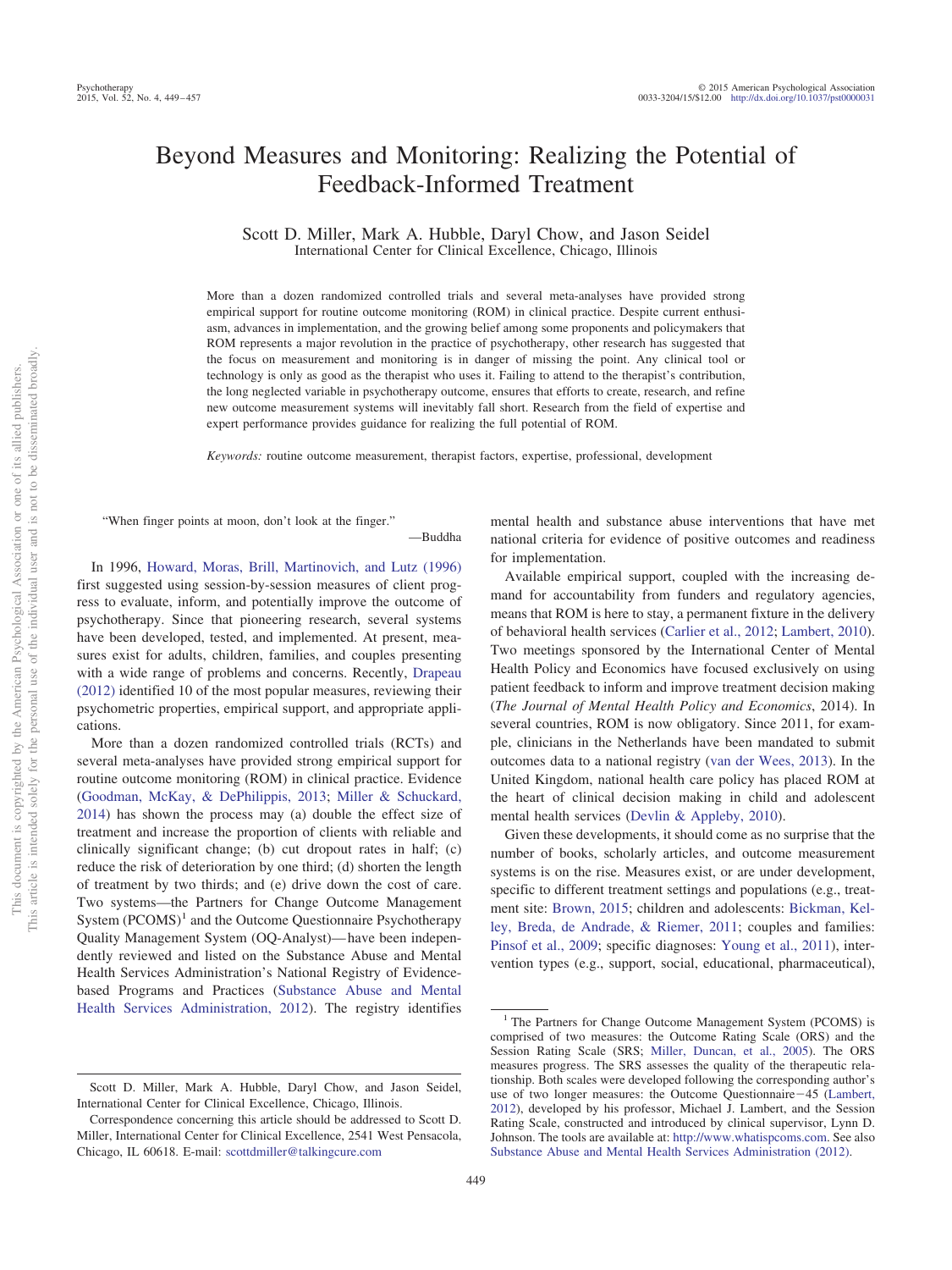and broader targets pertaining to general health and quality of life (*The Journal of Mental Health Policy and Economics*, 2014).

With so many measures available, and the legitimacy of ROM firmly established, interest has naturally shifted to implementation. As scientific discoveries move out of academic and research settings and into real-world clinical environments, significant barriers emerge impeding rapid adoption. Even under the most favorable circumstances, findings from the field have demonstrated that as much as two decades can pass before new treatments are integrated into routine care [\(Brownson, Kreuter, Arrington, &](#page-6-3) [True, 2006\)](#page-6-3).

Aside from the energy and effort required for disseminating information about the features and benefits of ROM to practitioners [\(Wolpert, 2014\)](#page-8-6), [Boswell, Kraus, Miller, and Lambert \(2015\)](#page-6-4) have identified several practical and philosophical obstacles. On the practical side, a first concern is cost. In many instances, payment is required to access the measures, data aggregation services, and interpretive algorithms. At present, the financial cost of ROM is not offset by increased reimbursement. Time is also a factor. Measures must be administered, scored, and interpreted. Results must then be tracked and integrated into care. Despite the brevity of many of the tools, all place an additional burden on clinicians' already busy schedules. Moreover, conflicting needs and priorities among various stakeholders— clients, regulatory bodies, and payers—make consensus on the choice of system, and when and how to use it, difficult to achieve. Finally, staff turnover in agency settings represents significant challenge. As staff come and go, organizations may lose those who lead, train, and support ROM, and organizations must continually train new clinicians who are new to the methods, hindering implementation.

On the philosophical side, [Boswell et al. \(2015\)](#page-6-4) has noted the skepticism many practitioners have regarding the applicability of outcome measures. The tools are seen as too superficial to assess clinical change accurately in the people they treat. Not surprisingly, questions arise about how the data will be used by agency administrators, regulatory bodies, and third-party payers. In addition to concerns about the security and confidentiality of the information collected, many worry that results will be used to hire, fire, bonus, or punish. Such sentiments are echoed, for example, in a recent article by [Wolpert \(2014\)](#page-8-6) on the use of ROM in the United Kingdom. The author warns of potential "iatrogenic" consequences coming from conflicting perspectives on how data are to be employed. Whereas clinicians favor the use of outcome information for improving clinical decision making, administrators emphasize its utility for conducting audits and performance reviews.

In 2012, the International Center for Clinical Excellence published a set of manuals designed to help circumvent the barriers to ROM implementation identified in the literature [\(Bertolino &](#page-6-5) [Miller, 2012\)](#page-6-5). Included in the series is a gap assessment tool, the Feedback Readiness Index and Fidelity Measure (FRIFM; [Miller,](#page-8-7) [Mee-Lee, & Plum, 2012\)](#page-8-7). Agencies and clinicians can use the FRIFM at no cost to detect obstacles unique to their particular practice setting. Once identified, the manuals provide step-by-step instructions, based on the latest findings from implementation science, for developing an individualized plan of action. Reports from the field have indicated that when this process is followed, successful implementation can take between three and seven years [\(Fixsen, Blasé, Naoom, Friedman, & Wallace, 2009;](#page-7-6) [Fixsen,](#page-7-6) [Blasé, Naoom, & Wallace, 2009\)](#page-7-6).

Despite current enthusiasm, advances in implementation, and the growing belief among some proponents and policymakers that ROM represents a major revolution in the practice of psychotherapy, other research has suggested the focus on measurement and monitoring is in danger of missing the point.

#### **The More Things Change...**

The American author and humorist, Mark Twain, once observed, "History doesn't repeat itself, but it does rhyme." In the 1990s, attention turned to the development of a psychological formulary. With the general efficacy of psychotherapy firmly established [\(Hubble, Duncan, & Miller, 1999\)](#page-7-7), the Task Force on Promotion and Dissemination of Psychological Procedures, a committee within Division 12 (Clinical Psychology) of the American Psychological Association, launched a campaign to create a "list of empirically supported psychological treatments for specific target populations" (i.e., diagnoses; [Chambless, Baker, Baucom, Beutler,](#page-6-6) [et al., 1998,](#page-6-6) p. 3; [Chambless & Hollon, 1998\)](#page-6-6).

At that time, evidence was accumulating proving the effectiveness of a growing number of treatment approaches for a wide variety of psychological problems. Managed care was on the rise, as was the call for more accountability [\(Cummings, 1986\)](#page-7-8). The American Psychiatric Association had already developed its own list. Proponents of prescriptive psychotherapy argued that psychologists must follow suit lest they be put at a competitive disadvantage, allowing psychiatry to dominate the future of mental health policy and practice [\(Hubble & Miller, 2001;](#page-7-9) [Nathan, 1997;](#page-8-8) [Sand](#page-8-9)[erson, 2003\)](#page-8-9).

The movement to identify specific treatments for specific disorders has had a significant and likely long-lasting impact on the field. Regulatory agencies and funders in the United States and abroad use the lists for controlling practice and payment. In the United Kingdom, for instance, guidelines developed by the National Institute for Health and Care Excellence (NICE) are reshaping clinical practice, becoming a key driver of how therapists work and are paid [\(Chalkidou, 2009;](#page-6-7) [Department of Health, 2007\)](#page-7-10). Sweden has already limited government funding of professional training to treatments deemed evidence-based [\(Miller, 2012\)](#page-7-11). And, in the United States, observers and advocates alike foresee a time when only officially sanctioned therapies "will be reimbursed and covered by liability insurance" [\(Thomason, 2010,](#page-8-10) p. 29; see also [Barlow, 2004;](#page-6-8) [Cummings & O'Donahue, 2008\)](#page-7-12).

However popular and well-intentioned such efforts may be, considerable doubt exists whether following such guidelines actually improves the quality and outcome of care. Although a matter of sometimes acrimonious debate, a large and compelling body of literature has called the whole premise of diagnostic-specific treatments into question. Over the years, meta-analytic research examining studies in which bona fide treatments are directly compared have revealed few differences in efficacy among approaches [\(Wampold & Imel, 2015;](#page-8-11) [Duncan, Miller, Wampold, & Hubble,](#page-7-13) [2010;](#page-7-13) [Hubble et al., 1999\)](#page-7-7). In the United Kingdom, where NICE guidelines are a major force, studies comparing treatment approaches, as practiced in routine clinical settings, have shown them to be equivalent [\(Stiles, Barkham, Twigg, Mellor-Clark, & Coo](#page-8-12)[per, 2006\)](#page-8-12). Finally, a comprehensive review of five areas of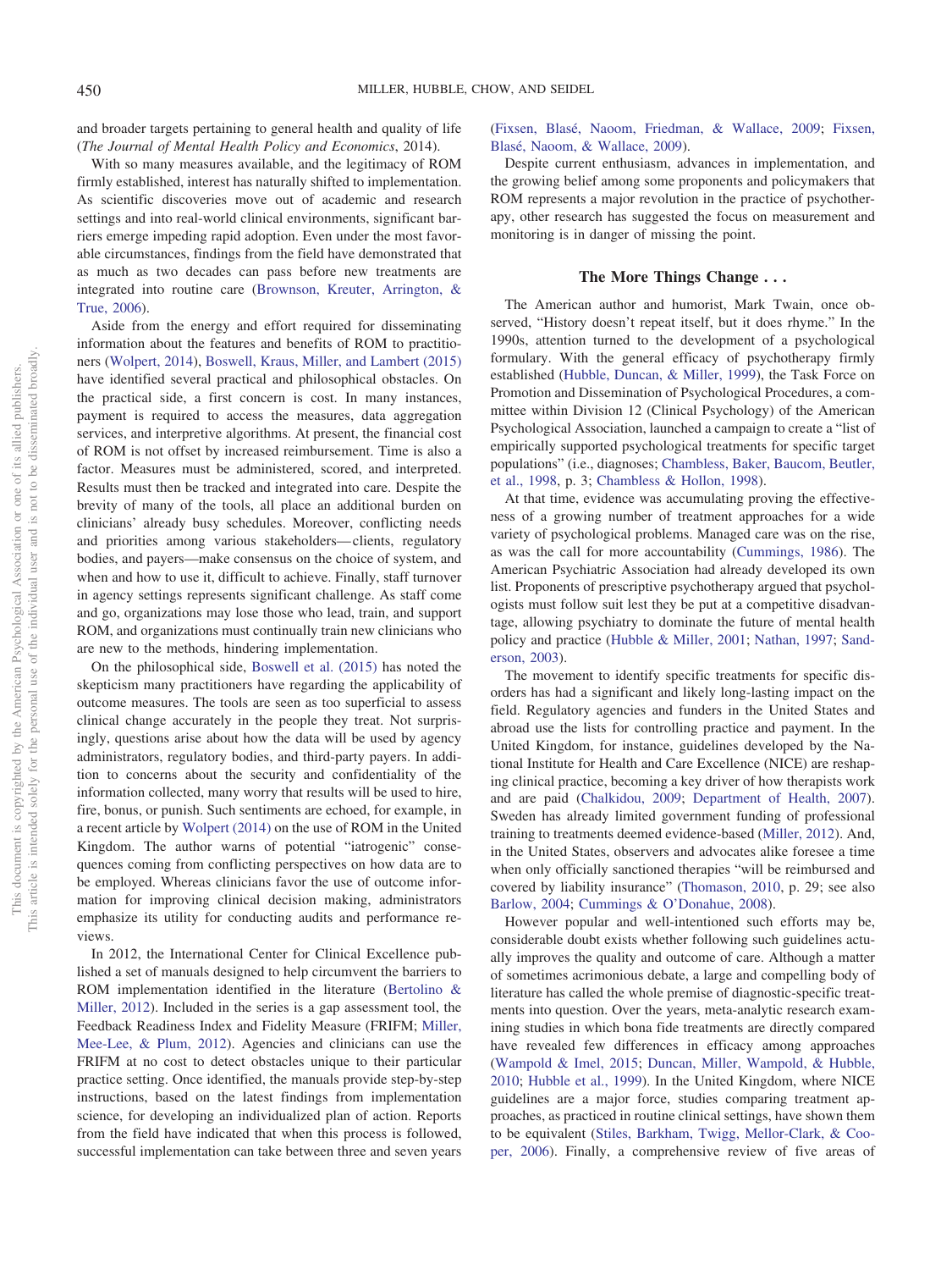research, including component studies, pseudo placebos, interactions of patient characteristics and treatment, adherence and competence, and mediators of change, led [Wampold and Imel \(2015\)](#page-8-11)

to conclude, "there is no compelling evidence that the specific ingredients of any particular psychotherapy or specific ingredients in general are critical to producing the benefits of psychotherapy" (p. 253).

Regardless of the side one takes in the debate, or its eventual outcome, it is hard to miss the parallel between the history of the prescriptive psychotherapy movement and ROM. As therapy proved effective, so too has ROM. As the number of treatment approaches proliferated, so too have the number of systems for tracking outcomes. As lists of specialized treatments grew, so too have measures targeted to particular treatment populations and work sites.

If history continues to "rhyme," as Twain suggested, the most likely next phase in the development of ROM is a growing rivalry or competition among proponents of the various outcome measurement systems. Similar to what happened among the competing schools of psychotherapy, each will attempt to make a case for its particular product. Differences will be emphasized in applicability, user friendliness, ease of implementation, empirical support, and, of course, cost. Entrenchment naturally occurs as the attention of developers shifts from the overall purpose of ROM, to improving, expanding, or refining their particular tool. At this time, one can expect an explosion of system-specific research studies, books, and presentations— even the formation of professional societies.

Provided ROM continues to follow the same trajectory as psychotherapy, decades may follow before any direct comparisons by independent researchers are made between the different approaches. To date, no such studies have been conducted. Moreover, the evidence that does exist, though quite limited, suggests ROM is following a similar arc. [Lambert and Shimokawa \(2011\)](#page-7-14) summarized metaanalyses of *the effects* of two measurement and feedback systems—OQ [\(Lambert, 2012\)](#page-7-5) and PCOMS [\(Miller, Duncan, Sorrell, &](#page-8-5) [Brown, 2005\)](#page-8-5). The developers of the two have gone to some lengths to highlight differences between their respective products in prior publications. PCOMS is touted for its brevity and simplicity, qualities said to facilitate rapid adoption and utilization. The OQ is described as being more comprehensive, providing users with additional assessment and intervention options [\(Lambert & Shimokawa, 2011\)](#page-7-14). Although the individual studies in the meta-analyses were conducted by researchers with a strong allegiance to the measure being tested, and no investigations were included directly comparing the two systems, the effect sizes of each proved equivalent. Put another way, despite their reported differences, OQ and PCOMS show similar degrees of impact on outcome.

Should the results of these early meta-analyses hold up in later, direct, and independent comparisons, ROM will not only have "rhymed" with the history of psychotherapy, it will, in fact, have repeated it. Already, researchers are finding it hard to replicate the medium-to-large effects sizes enthusiastically reported in early studies (see [Lambert et al., 2003;](#page-7-15) [Knaup, Koesters, Schoefer,](#page-7-16) [Becker, & Puschner, 2009\)](#page-7-16), a well-known phenomenon called the "decline effect," observed across a wide range of scientific disciplines. In pharmacology, medicine, zoology, ecology, physics, and psychology, promising findings from initial studies often "lose their luster," with many fading away completely [\(Lehrer, 2010;](#page-7-17) [Yong, 2012\)](#page-8-13).

In a naturalistic multisite RCT in Norway, for example, [Amble,](#page-6-9) [Gude, Stubdal, Andersen, and Wampold \(2015\)](#page-6-9) found the main effect of feedback to be much smaller  $(d = 0.32)$  than the metaanalytic estimate  $(d = 0.69)$  reported by [Lambert and Shimokawa](#page-7-14) [\(2011\).](#page-7-14) An even more recent study conducted in an emergency outpatient psychiatric setting in Amsterdam, The Netherlands, compared the outcomes of 370 patients randomized into either a feedback (PCOMS) or treatment-as-usual condition [\(van Oenen et](#page-8-14) [al., in press\)](#page-8-14). No differences were found between the two groups on the primary measure or two independent outcome tools (Brief Symptom Inventory and OQ-45).

Notwithstanding these sobering developments, a large and continually growing body of literature points in a more productive direction. It is one likely to help the field better realize the potential of feedback for improving the quality and outcome of psychotherapy.

### **Looking Behind the Curtain**

In 1997, the journal *Clinical Psychology: Science and Practice* published a series of articles from a symposium held at the annual meeting of the Society for Psychotherapy Research in Vancouver, Canada. The authors represented a "Who's Who" of outcome researchers: Sol Garfield, Allen Bergin, Michael Lambert, Larry Beutler, Lester Luborsky, and Hans Strupp, among others. All forcefully directed attention to the dominance of treatment methods in professional discourse and practice, and the near-complete neglect of other significant contributors to outcome. "The most recent example," Sol [Garfield \(1997\)](#page-7-18) asserted in his commentary "is the recent report of the American Psychological Association (Division 12, Clinical Psychology) *Task Force on Promotion and Dissemination of Psychological Procedures* (1995). Again, the emphasis in this report is placed on the type of therapy . . ." (p. 41). Conspicuously absent, Garfield and his colleagues observed, was any investigation of the key role individual therapists played in the process and outcome of therapy—a variable [Luborsky et al. \(1986\)](#page-7-19) found, almost a full decade earlier, "overshadowed *any* differences between different forms of treatment" (p. 509, emphasis added).

Far from exhibiting the decline effect characteristic of much scientific research, the findings presented by this panel of distinguished scholars has stood the test of time. Evidence has consistently shown that therapist effects dwarf the contribution made by the perennially popular treatment models and techniques, accounting for 5-9 times more variance in outcome [\(Wampold & Imel,](#page-8-11) [2015\)](#page-8-11). Given the strength of such results, it should come as no surprise that therapist effects have now been reported in the literature on ROM.

Consider the recent study by [de Jong, van Sluis, Nugter, Heiser,](#page-7-20) [and Spinhoven \(2012\),](#page-7-20) which found that a variety of therapist factors moderated the effect ROM had on outcome. To begin, one cannot count on therapists to use feedback when it is given to them by their clients. Half in the study indicated they did not use the feedback whatsoever. Of those who did, only half showed any benefit from doing so. Not surprisingly, commitment to ROM predicted who would use the data to inform treatment. Moreover, higher levels of commitment led to faster rates of client progress. The authors concluded: "it is important to pay attention to the role of the therapists... when aiming to use outcome monitoring as a tool to improve clinical outcomes" (p. 472).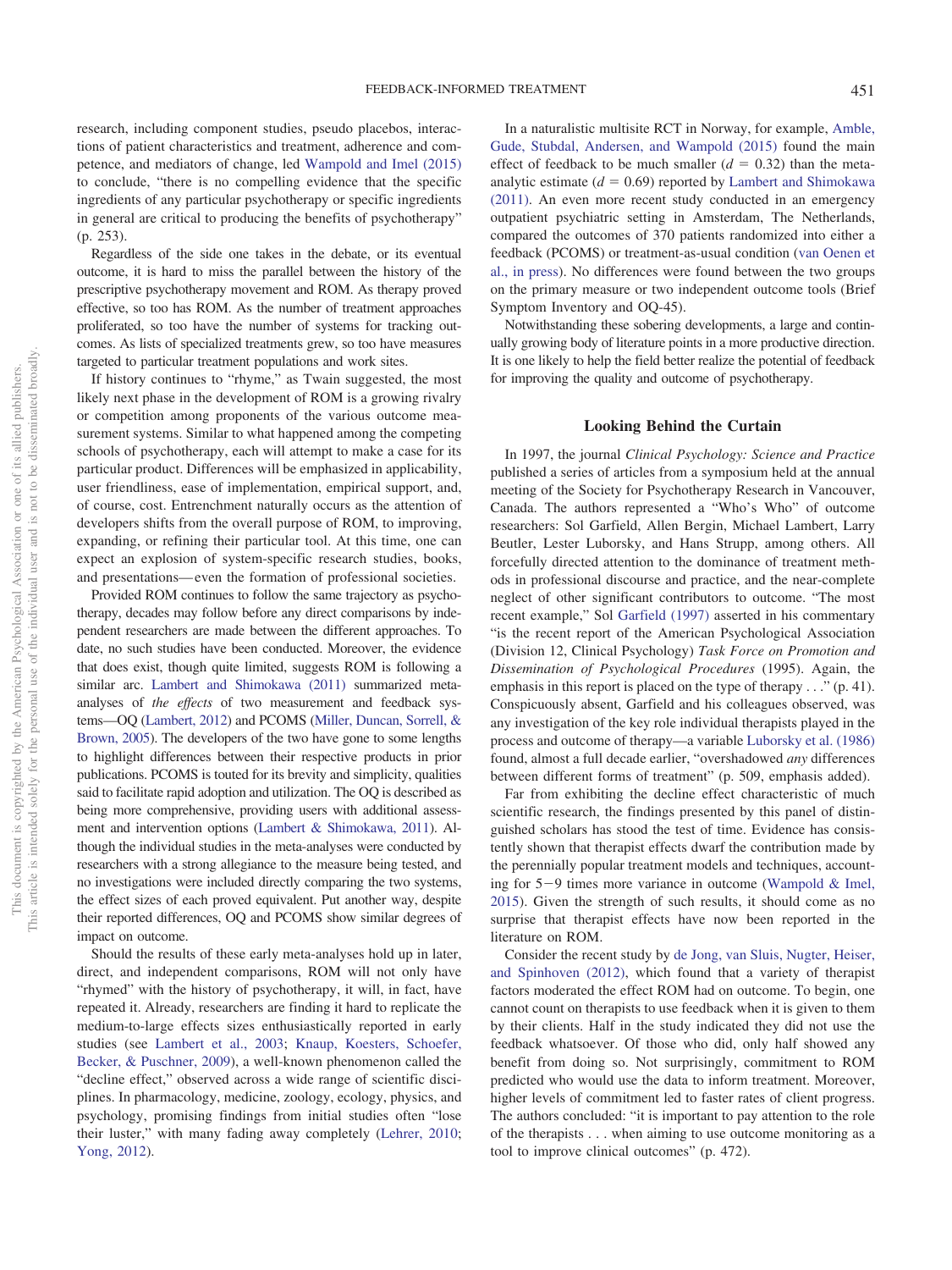Openness to feedback has been shown to affect outcome in a number of previous investigations. In the Vanderbilt psychotherapy studies [\(Najavits & Strupp, 1994\)](#page-8-15), effective psychotherapists were found to be more self-critical and report making more mistakes. Later, [Nissen-Lie, Monsen, and Rønnestad \(2010\)](#page-8-16) found that higher levels of "professional self-doubt" positively impacted client ratings of the working alliance. Finally, and most recently, [Chow \(2014\)](#page-6-10) showed that highly effective psychotherapists reported being "surprised by client feedback" more times in a typical work week than their less effective counterparts, an experience indicative of both an awareness of and receptivity to feedback.

To date, perhaps the most persuasive evidence bearing on therapist effects in ROM comes from research demonstrating clinicians do not get better at what they do as a result of monitoring and measuring. Over a decade ago, Lambert observed practitioners do not improve in their ability to detect when cases are off track, or at risk for dropout or deterioration, despite being exposed to such feedback for multiple years on half of their cases [\(Miller, Duncan,](#page-8-17) [& Hubble, 2004\)](#page-8-17). In an article appearing this year in the *Journal of Clinical and Consulting Psychology*, [Goldberg et al. \(in press\)](#page-7-21) confirms Lambert's report in a study tracking the performance of 170 therapists and more than 6,500 clients. Over a 5-year period, despite the routine and systematic use of outcome measures, clinicians not only did not become more effective, they got worse. This erosion in performance could not be explained by clients' initial severity, length of treatment, rates of early termination, size of caseload size, or various other therapist factors (e.g., therapists' age, years of experience [excluding trainees who had less than 1 year of experience]).

From its earliest days, and continuing into the present, the field has searched for a method or methods that if carefully constructed, taught, and correctly applied, will reliably produce clinically significant change. The problem is, as Donald [Kiesler \(1966\)](#page-7-22) pointed out, not all therapists are created equal. As such, any tool, no matter its evidence base, will only be as good as the therapist who uses it. In the end, all technologies, including ROM, have no inherent power to produce change.

Moving forward, it is time to "look behind the curtain," to attend to the therapist's contribution. Failing to do so ensures that efforts to create, research, and refine new treatment models or outcome measurement systems will inevitably fall short. A future of better therapy firmly rests on making better therapists.

#### **Realizing Our Potential**

Therapists want to develop professionally. It is both a deeply held value and a career long aspiration. This is a fact confirmed by a large, 20-year, multinational investigation of 11,000 clinicians, conducted by researchers Orlinsky and Rønnestad, together with members of the Society for Psychotherapy Research [\(Orlinksy &](#page-8-18) [Rønnestad, 2005;](#page-8-18) [Rønnestad & Orlinsky, 2005\)](#page-8-19). This same research has shown that improving their skills, deepening their understanding of therapeutic process, and overcoming past limitations are key to sustaining morale and enthusiasm for clinical work [\(Rønnestad & Orlinsky, 2005\)](#page-8-19). Clearly, when it comes to therapists' professional development, it is not a matter of will. Rather, it is a matter of way.

Clinicians show this commitment to growth by seeking and receiving their own personal therapy, attending ongoing postgraduate su-

pervision, and completing continuing education (CE) events and activities [\(Rønnestad & Orlinsky, 2005\)](#page-8-19). Unfortunately, for all the time, effort, and money invested in these pursuits, little evidence exists that they help therapists accomplish their chief objective professional development. On this score, after reviewing a century of the literature and research on supervision, [Watkins \(2011\)](#page-8-20) concluded: "We do not seem any more able to say now (as opposed to 30 years ago) that psychotherapy supervision contributes to patient outcome" (p. 235). With regard to CE, most clinicians report a high degree of satisfaction and belief such training translates into more effective and ethical practice. They do this even though no evidence documents actual knowledge acquisition or growing clinical competency. In reality, any link between CE and the quality and outcome of professional services has yet to be established [\(Neimeyer, Taylor, & Wear,](#page-8-21) [2009\)](#page-8-21). And, finally, while nearly 80% of practitioners cite their own personal therapy as crucial to their growth—second only in influence to formal supervision [\(Orlinksy & Rønnestad, 2005\)](#page-8-18)— data on its impact on therapeutic process and client outcomes are at best "mixed and inconclusive" [\(Malikiosi-Loizos, 2013,](#page-7-23) p. 43; [Geller, Norcross, &](#page-7-24) [Orlinksy, 2005\)](#page-7-24).

If the challenge is "How do we make better therapists?" then 50 years of research and practice have provided the profession with little reason to be sanguine. On the subject of improving the outcome of individual therapists, guidance may be found in the scientific literature on what expertise and expert performance provide [\(Colvin, 2008;](#page-7-25) [Ericsson, 2009a;](#page-7-26) [Ericsson, Charness, Fel](#page-7-27)[tovich, & Hoffman, 2006\)](#page-7-27). Here, the entire focus has been on understanding why some consistently outperform others.

Across a variety of endeavors (including sports, chess, music, medicine, mathematics, teaching, and computer programming) studies have revealed a single, underlying trait shared by top performers: deep domain-specific knowledge. In sum, the best know more, see more, and, accordingly, do more. The same research has identified a universal set of processes that both accounts for how domain-specific knowledge is acquired and furnish step-by-step directions anyone can follow to improve performance within a particular discipline [\(Eric](#page-7-28)[sson, 2006\)](#page-7-28). [Miller, Hubble, Chow, and Seidel \(2013\)](#page-8-22) identified and provided detailed descriptions of three essential activities giving rise to superior performance. They include: (a) determining a baseline level of effectiveness; (b) obtaining systematic, ongoing feedback; and (c) engaging in deliberate practice.

When the steps leading to improved performance are considered, the reason for ROM's failure to facilitate the development of more effective therapists becomes obvious. At present, routinely measuring outcomes provides clinicians with an estimate of their effectiveness (Step 1). Systematic, ongoing feedback is available in several systems employing a norm reference against which progress of individual clients is assessed (Step 2).

Bearing these first two steps in mind, ROM, in its current form, can be said to function much like a GPS device. It provides alerts when the therapy is off track and guidance for resuming progress. On balance, a GPS, just like ROM, improves the chances of arriving to the desired destination—that is, as long as the advice is followed. Ultimately, however, no matter how successful the device is at providing directions, it does not improve the user's overall navigation skills or knowledge of the territory. To realize the full potential of the feedback, the third step— deliberate practice—is required [\(Ericsson, 2006,](#page-7-28) [2009a,](#page-7-26) [2009b;](#page-7-29) [Ericsson,](#page-7-30) [Krampe, & Tesch-Romer, 1993\)](#page-7-30).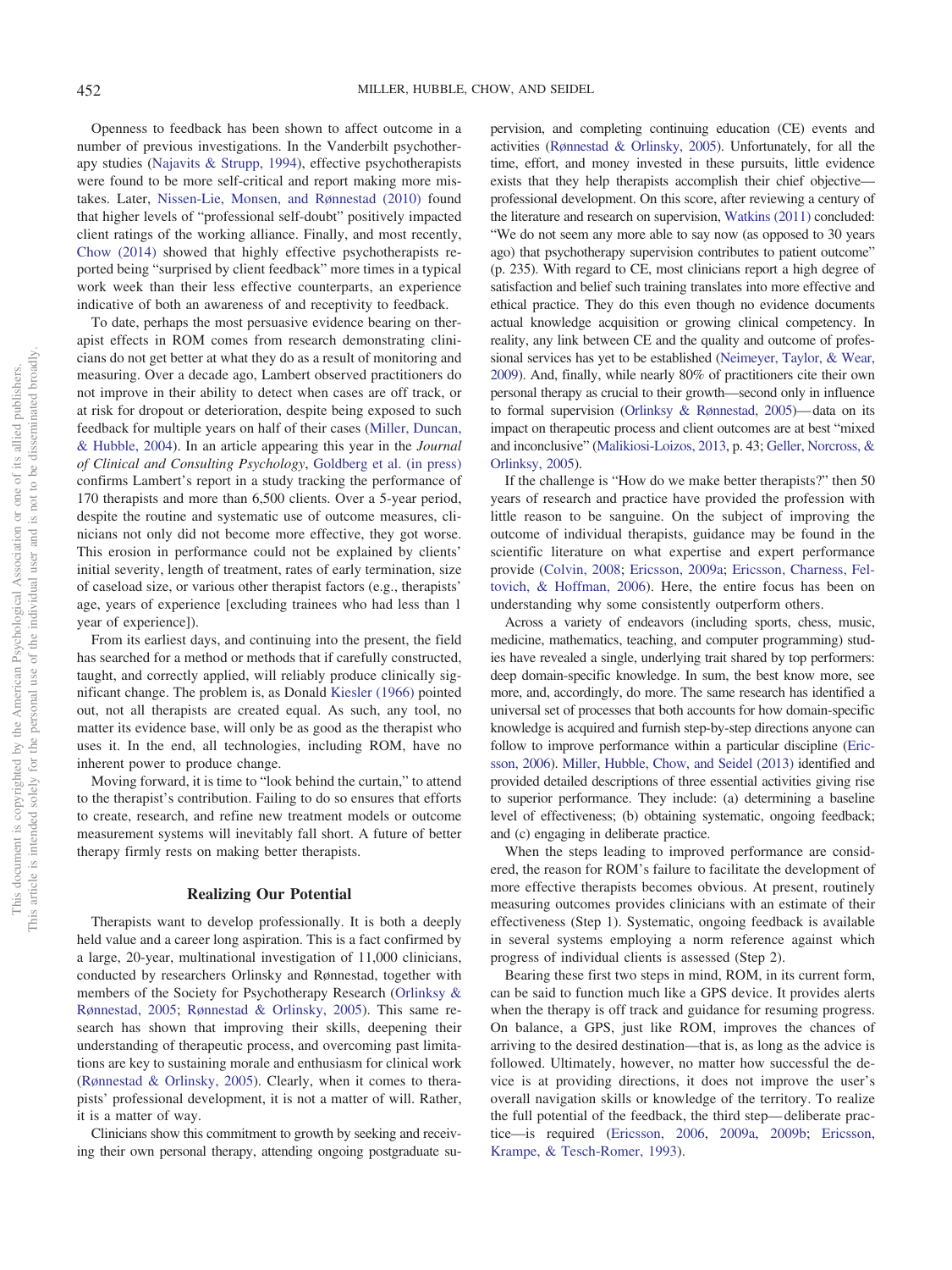In brief, deliberate practice means setting aside time for reflecting on one's performance, receiving guidance on how to improve specific aspects of therapeutic practice, considering any feedback received, identifying errors, and developing, rehearsing, executing, and evaluating a plan for improvement. [Ericsson \(2009a\)](#page-7-26) noted that the key attribute is to "seek out challenges that go beyond their current level of reliable achievement—ideally in a safe and optimal learning context that allows immediate feedback and gradual refinement by repetition" (p. 425). Engaging in prolonged periods of reflection, planning, and practice not only helps refine and extend specific skills, but also engenders the development of deep domain-specific knowledge—a complex mental map enabling top performers to use their knowledge and skills in more efficient, nuanced, and novel ways [\(Ericsson & Staszewski, 1989\)](#page-7-31).

Elite performers across various professions and endeavors have been shown to devote significantly more time to this process than their more average counterparts [\(Ericsson, 2006\)](#page-7-28). For example, in their seminal study of violinists, [Ericsson et al. \(1993\)](#page-7-30) found those rated "best" and "good" spent 3 times longer than the other performers in solitary deliberate practice, averaging 3.5 hours per day for each day of the week, including weekends, compared with 1.3 hours per day for the less highly rated.

In 2015, [Chow et al. \(2015\)](#page-7-32) published the first study on the role of deliberate practice in the development of highly effective therapists. The research examined the relation between outcome and a number of practitioner variables, including demographics, work practices, participation in professional development activities, beliefs about learning and development, and personal appraisals of therapeutic effectiveness. Among these, gender, qualifications, professional discipline, years of experience, time spent conducting therapy, and clinician self-assessment of effectiveness were unrelated to effectiveness [\(Anderson, Ogles, Patterson, Lambert, &](#page-6-11) [Vermeersch, 2009;](#page-6-11) [Wampold & Brown, 2005;](#page-8-23) [Walfish, McAlister,](#page-8-24) [O'Donnell, & Lambert, 2012;](#page-8-24) [Malouf, 2012\)](#page-7-33).

Consistent with studies of deliberate practice, the amount of time therapists reported being engaged in solitary activities intended to improve their skills was a significant predictor of outcome [\(Chow et al., 2015\)](#page-7-32). The cumulative impact deliberate practice exerts on clinician effectiveness can be seen in [Figure 1.](#page-4-0) In the first 8 years of professional work, the top quartile of performers spent, on average, nearly 2.8 times more time deliberately working at improving their skills than the bottom three quartiles.

Returning to ROM, measuring and monitoring clinical practice is most likely to increase a therapist's effectiveness when it identifies opportunities for deliberate practice. In their study, [Chow et](#page-7-32) [al. \(2015\)](#page-7-32) used the Retrospective Analysis of Psychotherapists' Involvement in Deliberate Practice (RAPIDPractice) to assess the amount of time clinicians devoted to a variety of activities designed to improve their effectiveness. Informed by previous research, the measure asks therapists to rate: (a) how often they engage in particular activities; (b) the confidence they have in their frequency estimate; (c) the relevance of each activity to skill improvement; and (d) the cognitive effort required when engaging in the activity [\(Chow & Miller, 2012\)](#page-6-12).

Despite the comprehensive nature of the survey, no one activity produced better outcomes reliably. Such findings match those obtained by [Ericsson et al. \(1993\)](#page-7-30) in their investigation of violinists reported above. Simply put, while the overall amount of time devoted to deliberate practice matters, the utility of any one, specific activity will vary from one performer to the next, depending on where the individual "starts" (i.e., his or her baseline performance) and whatever feedback identifies as instrumental in either impeding or improving



<span id="page-4-0"></span>*Figure 1.* Comparison of therapists from the top quartile with the others in the lower quartiles based on their adjusted client outcomes, as a function of their accumulative time spent on "deliberate practice alone" in the first 8 years of clinical practice. Error bars are *SEM*.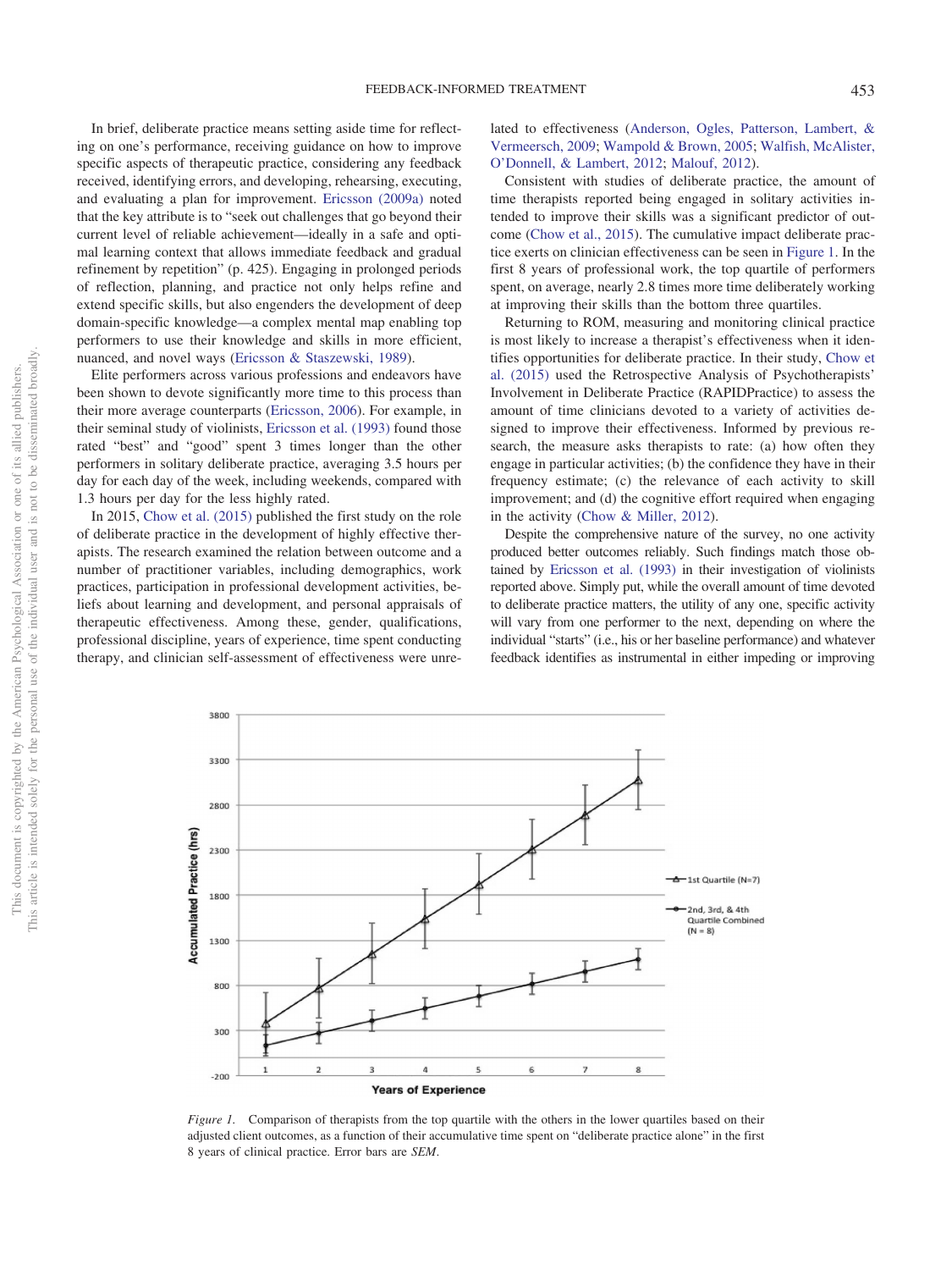their outcome (e.g., errors, skill deficits, knowledge acquisition). At length, to get better, each performer must use the feedback he or she receives to construct and implement a highly individualized, professional development plan.

## **Illustrating the Role of ROM in Individual Therapist Development**

As reviewed in this special issue of *Psychotherapy*, several systems are available for measuring and monitoring the outcome of behavioral health services. Each can be used to identify aspects of clinical performance that can be improved through deliberate practice. One, PCOMS, aside from measuring outcome, also includes a scale for assessing the quality of the therapeutic relationship [\(Miller et al., 2005\)](#page-8-5). Studies have long shown a moderate, yet robust, correlation between the therapeutic relationship and treatment outcome [\(Wampold & Imel, 2015\)](#page-8-11). In the largest and most methodologically sophisticated meta-analysis to date, involving 190 studies and more than 14,000 cases, [Horvath, Del Re, Flück](#page-7-34)[iger, and Symonds \(2011\)](#page-7-34) determined the alliance accounted for 8% of variance in outcome.

At the same time, significant differences have been found in therapists' ability to form and sustain helpful relationships with clients. In a study of 81 clinicians, [Baldwin, Wampold, and Imel \(2007\)](#page-6-13) established that 97% of the difference in outcome between therapists was attributable to clinician variability in the working alliance. Later, [Anderson et al. \(2009\)](#page-6-11) provided evidence this variability could be explained by differences among therapists in the depth of their domain-specific knowledge. In that study, the more effective the clinician, the more they interacted empathically and collaboratively with a more diverse group of clients. Additionally, their comments were much less likely to create distance or cause offense.

The foregoing research suggests a potential use for ROM in improving and strengthening the individual clinician's ability to build effective alliances. In PCOMS, therapists administer the Session

Rating Scale (SRS; [Miller & Duncan, 2000\)](#page-8-25) at the conclusion of each session. The measure is designed to capture the client's experience of the therapeutic alliance as defined by [Bordin \(1979\),](#page-6-14) including the quality of the relational bond, and agreement between the client and therapist on the goals, methods, and overall approach of therapy. In short order, administration of the scale reveals when the alliance is at risk in any one case, as well as any consistent errors or deficits in the clinician's ability to form relationships across their caseload. Once a problematic pattern is identified, a remedial plan can be developed, tested, and successively refined.

In a study currently under review, [Chow, Lu, Owen, and Miller](#page-7-35) [\(2015\)](#page-7-35) document the impact of deliberate practice on therapist relationship skills. A group of practicing clinicians watched videos depicting challenging moments that may arise in psychotherapy [\(Strupp & Wallach, 1965\)](#page-8-26). They were given a brief description of the client and told to respond to the best of their ability, as though the person were seated across from them. One vignette, for example, featured a client described as having a borderline personality disorder, expressing anger and resentment toward the practitioner.

Therapists' responses to the videos were reviewed and scored by two independent raters using subscales of the Facilitative Interpersonal Skills Performance Task (FIS; [Anderson, Patterson, & Weis,](#page-6-15) [2007\)](#page-6-15). The FIS is a rating system of relational abilities as would typically be applied in psychotherapy. In the first of five trials, no feedback was provided. Across the next three trials, participants watched the same video and were given specific feedback for improvement based on their FIS scores. A period of self-reflection followed each trial. In the fifth and final, a new video was introduced. Once more, participants responded and were rated, this time to determine whether any learning had generalized to the new scenario.

As illustrated in [Figure 2,](#page-5-0) immediate feedback and selfreflection led to improvements in clinicians' ability to respond warmly, empathically, and collaboratively, and helped facilitate the application of these enhanced abilities in novel situations.



<span id="page-5-0"></span>*Figure 2.* Mean scores based on subscales of the Facilitative Interpersonal Skill ratings across the five trials in the difficult conversations in therapy.  $CI =$  confidence interval.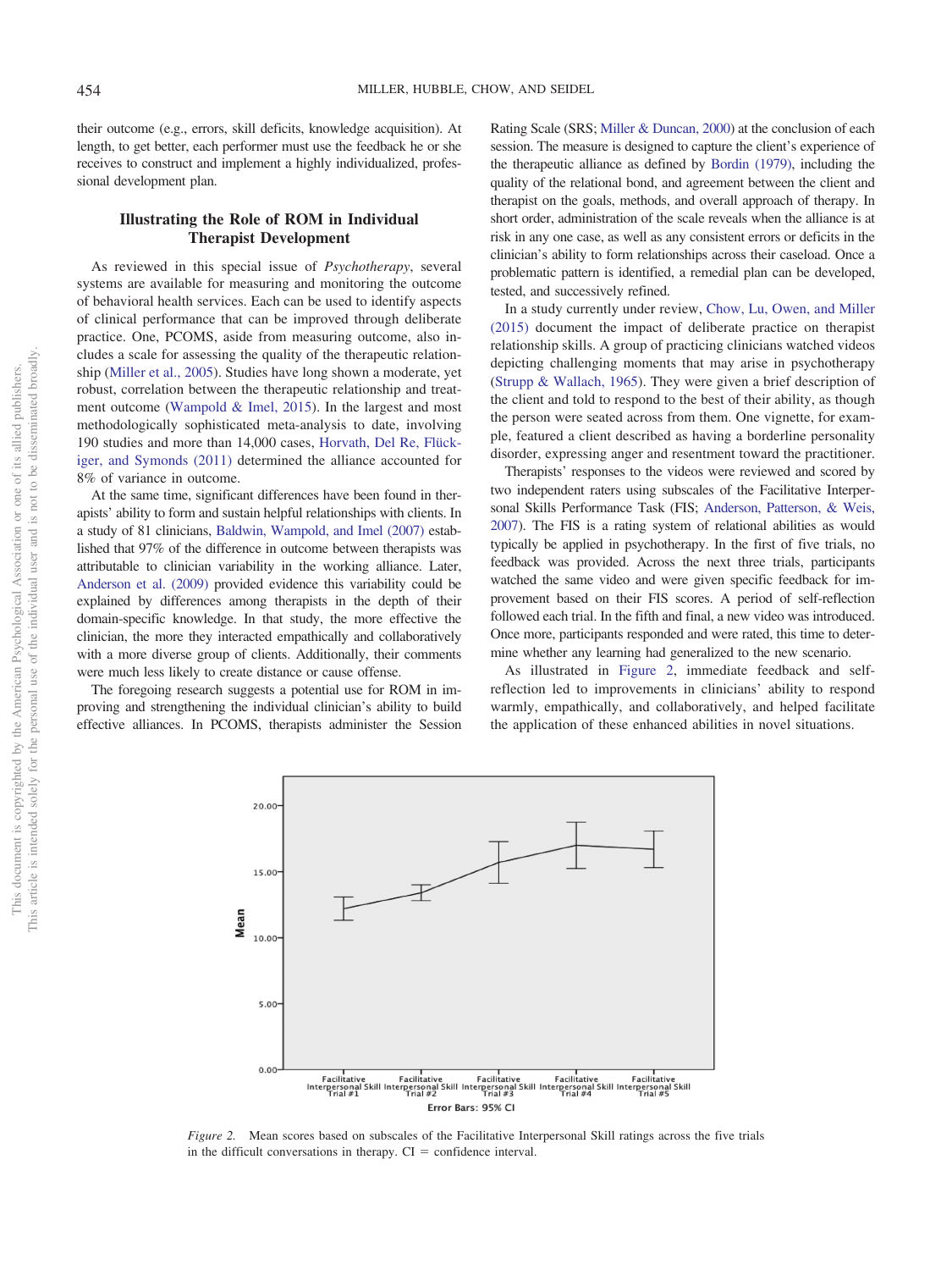Additional studies employing the SRS have found that therapy dyads in which the initial score is low (indicating a poor alliance) but improves have better outcomes at the conclusion of therapy [\(Miller, Hubble, & Duncan, 2007\)](#page-8-27). Similar to the results of [An](#page-6-11)[derson et al. \(2009\),](#page-6-11) and indicative of deep domain-specific knowledge, some clinicians are consistently better than others at facilitating improvement in the alliance over the course of treatment. "In what amounts to a quantum difference between themselves and average therapists," wrote [Miller et al. \(2007\),](#page-8-27) "they're much more likely to ask for and receive negative feedback about the quality of the work and their contribution to the alliance" (p. 33).

In the more recent of the two studies, [Owen, Miller, Seidel, and](#page-8-28) [Chow \(in press\)](#page-8-28) examined the relation between alliance and outcome in 2,990 youth who were treated by 98 therapists and attended at least eight sessions. The research is the largest to date on the role of the alliance in the treatment of adolescents, the sample being larger in number than all of the samples combined in the latest meta-analysis on the subject [\(McLeod, 2011\)](#page-7-36). Clients completed the PCOMS measures at each visit: the Outcome Rating Scale at the beginning and the SRS at the end. Large changes in scores (from low to high) on the SRS across sessions accounted for 10% of the variance in outcomes compared with 1% for alliance scores that started either high or low but remained stable.

In addition to this research, evidence supporting the need for therapists to deliberately practice soliciting and using negative feedback comes from diverse clinical settings around the world where PCOMS is being implemented. For example, it is not uncommon for clinicians, following their initial exposure to the SRS, to report receiving only high scores. Experience has shown that providing individual coaching on how the scale is introduced, and the types of questions used to explore the resulting score, increases the quantity and quality of feedback received from clients [\(Bertolino & Miller, 2012\)](#page-6-5). Several long-term studies are underway examining the relation between such coaching and deliberate practice and how it may lead to growth in individual therapist effectiveness [\(Miller et al., 2013\)](#page-8-22).

### **Conclusion**

Interest in and empirical support for ROM in clinical practice has grown significantly over the last two decades. The number of systems for tracking outcomes is increasing, as are measures targeted to particular populations and work sites. Few studies have compared the different ROM systems. The evidence that does exist shows no difference in effectiveness. Additionally, despite promising results early on, gains in outcomes associated with ROM have proven difficult to replicate in more recent studies.

Without attending to the individual therapist's crucial contribution to outcome, efforts to create, research, and refine new outcome measurement systems will prove insufficient. Instead of using ROM to merely monitor and measure, the true potential rests in using the feedback such systems provide to foster the professional development of each and every clinician. Here, ROM intersects with research from the field of expertise. When therapists are provided with a reliable measure of their baseline ability, access to ongoing, critical feedback, and opportunities to engage in a program deliberate practice, increased effectiveness is the likely result.

#### **References**

- <span id="page-6-9"></span>Amble, I., Gude, T., Stubdal, S., Andersen, B. J., & Wampold, B. E. (2015). The effect of implementing the Outcome Questionnaire-45.2 feedback system in Norway: A multisite randomized clinical trial in a naturalistic setting. *Psychotherapy Research, 6,* 669 – 677. [http://dx.doi](http://dx.doi.org/10.1080/10503307.2014.928756) [.org/10.1080/10503307.2014.928756](http://dx.doi.org/10.1080/10503307.2014.928756)
- <span id="page-6-11"></span>Anderson, T., Ogles, B. M., Patterson, C. L., Lambert, M. J., & Vermeersch, D. A. (2009). Therapist effects: Facilitative interpersonal skills as a predictor of therapist success. *Journal of Clinical Psychology, 65,* 755–768. <http://dx.doi.org/10.1002/jclp.20583>
- <span id="page-6-15"></span>Anderson, T., Patterson, C. L., & Weis, A. (2007). *Facilitative interpersonal skills performance analysis rating method. Unpublished coding manual*. Department of Psychology, Ohio University, Athens, Ohio.
- <span id="page-6-13"></span>Baldwin, S. A., Wampold, B. E., & Imel, Z. E. (2007). Untangling the alliance-outcome correlation: Exploring the relative importance of therapist and patient variability in the alliance. *Journal of Consulting and Clinical Psychology, 75,* 842– 852. [http://dx.doi.org/10.1037/0022-006X](http://dx.doi.org/10.1037/0022-006X.75.6.842) [.75.6.842](http://dx.doi.org/10.1037/0022-006X.75.6.842)
- <span id="page-6-8"></span>Barlow, D. H. (2004). Psychological treatments. *American Psychologist, 59,* 869 – 878.
- <span id="page-6-5"></span>Bertolino, B., & Miller, S. D. (Eds.). (2012). *ICCE manuals on feedbackinformed treatment* (Vols. 1–6). Chicago, IL: ICCE Press.
- <span id="page-6-2"></span>Bickman, L., Kelley, S. D., Breda, C., de Andrade, A. R., & Riemer, M. (2011). Effects of routine feedback to clinicians on mental health outcomes of youths: Results of a randomized trial. *Psychiatric Services, 62,* 1423–1429. <http://dx.doi.org/10.1176/appi.ps.002052011>
- <span id="page-6-14"></span>Bordin, E. S. (1979). The generalizability of the psychoanalytic concept of the working alliance. *Psychotherapy: Theory, Research & Practice, 16,* 252–260. <http://dx.doi.org/10.1037/h0085885>
- <span id="page-6-4"></span>Boswell, J. F., Kraus, D. R., Miller, S. D., & Lambert, M. J. (2015). Implementing routine outcome monitoring in clinical practice: Benefits, challenges, and solutions. *Psychotherapy Research*, 25, 6-19. [http://dx](http://dx.doi.org/10.1080/10503307.2013.817696) [.doi.org/10.1080/10503307.2013.817696](http://dx.doi.org/10.1080/10503307.2013.817696)
- <span id="page-6-1"></span>Brown, J. (2015). *Measurement feedback good outcomes*. [http://www](http://www.psychoutcomes.org/DecisionSupportToolkit/ToolkitUsageAndOutcomes) [.psychoutcomes.org/DecisionSupportToolkit/ToolkitUsageAnd](http://www.psychoutcomes.org/DecisionSupportToolkit/ToolkitUsageAndOutcomes) [Outcomes.](http://www.psychoutcomes.org/DecisionSupportToolkit/ToolkitUsageAndOutcomes) Retrieved October 15, 2015.
- <span id="page-6-3"></span>Brownson, R. C., Kreuter, M. W., Arrington, B. A., & True, W. R. (2006). Translating scientific discoveries into public health action: How can schools of public health move us forward? *Public Health Reports, 121,* 97–103.
- <span id="page-6-0"></span>Carlier, I. V., Meuldijk, D., Van Vliet, I. M., Van Fenema, E., Van der Wee, N. J., & Zitman, F. G. (2012). Routine outcome monitoring and feedback on physical or mental health status: Evidence and theory. *Journal of Evaluation in Clinical Practice, 18,* 104 –110. [http://dx.doi](http://dx.doi.org/10.1111/j.1365-2753.2010.01543.x) [.org/10.1111/j.1365-2753.2010.01543.x](http://dx.doi.org/10.1111/j.1365-2753.2010.01543.x)
- <span id="page-6-7"></span>Chalkidou, K. (July, 2009). *Comparative effectiveness review within the U. K.'s national institute of health and clinical excellence* (Issue Brief No. 1296). New York, NY: The Commonwealth Fund. Retrieved from [http://](http://www.commonwealthfund.org/%7E/media/Files/Publications/Issue%20Brief/2009/Jul/Chalkidou/1296_Chalkidou_UK_CER_issue_brief_717.pdf) [www.commonwealthfund.org/~/media/Files/Publications/Issue%20Brief/](http://www.commonwealthfund.org/%7E/media/Files/Publications/Issue%20Brief/2009/Jul/Chalkidou/1296_Chalkidou_UK_CER_issue_brief_717.pdf) [2009/Jul/Chalkidou/1296\\_Chalkidou\\_UK\\_CER\\_issue\\_brief\\_717.pdf](http://www.commonwealthfund.org/%7E/media/Files/Publications/Issue%20Brief/2009/Jul/Chalkidou/1296_Chalkidou_UK_CER_issue_brief_717.pdf)
- <span id="page-6-6"></span>Chambless, D. L., Baker, M. J., Baucom, D. H., Beutler, L. E., Calhoun, K. S., Crits-Christoph, P., . . . Woody, S. R. (1998). Update on empirically validated therapies II. *The Clinical Psychologist, 51,* 3–16.
- Chambless, D. L., & Hollon, S. D. (1998). Defining empirically supported therapies. *Journal of Consulting and Clinical Psychology, 66,* 7–18. <http://dx.doi.org/10.1037/0022-006X.66.1.7>
- <span id="page-6-10"></span>Chow, D. (2014). *The study of supershrinks: Development and deliberate practices of highly effective psychotherapists* (Doctoral dissertation, Curtin University). Retrieved from [http://espace.library.curtin.edu.au/](http://espace.library.curtin.edu.au/R?func=dbin-jump-full&local_base=gen01-era02&object_id=200923) R?func=[dbin-jump-full&local\\_base](http://espace.library.curtin.edu.au/R?func=dbin-jump-full&local_base=gen01-era02&object_id=200923)=gen01-era02&object\_id=200923
- <span id="page-6-12"></span>Chow, D., & Miller, S. D. (2012). *Retrospective analysis of psychotherapists' involvement in deliberate practice (RAPIDPractice)*. Unpublished manuscript.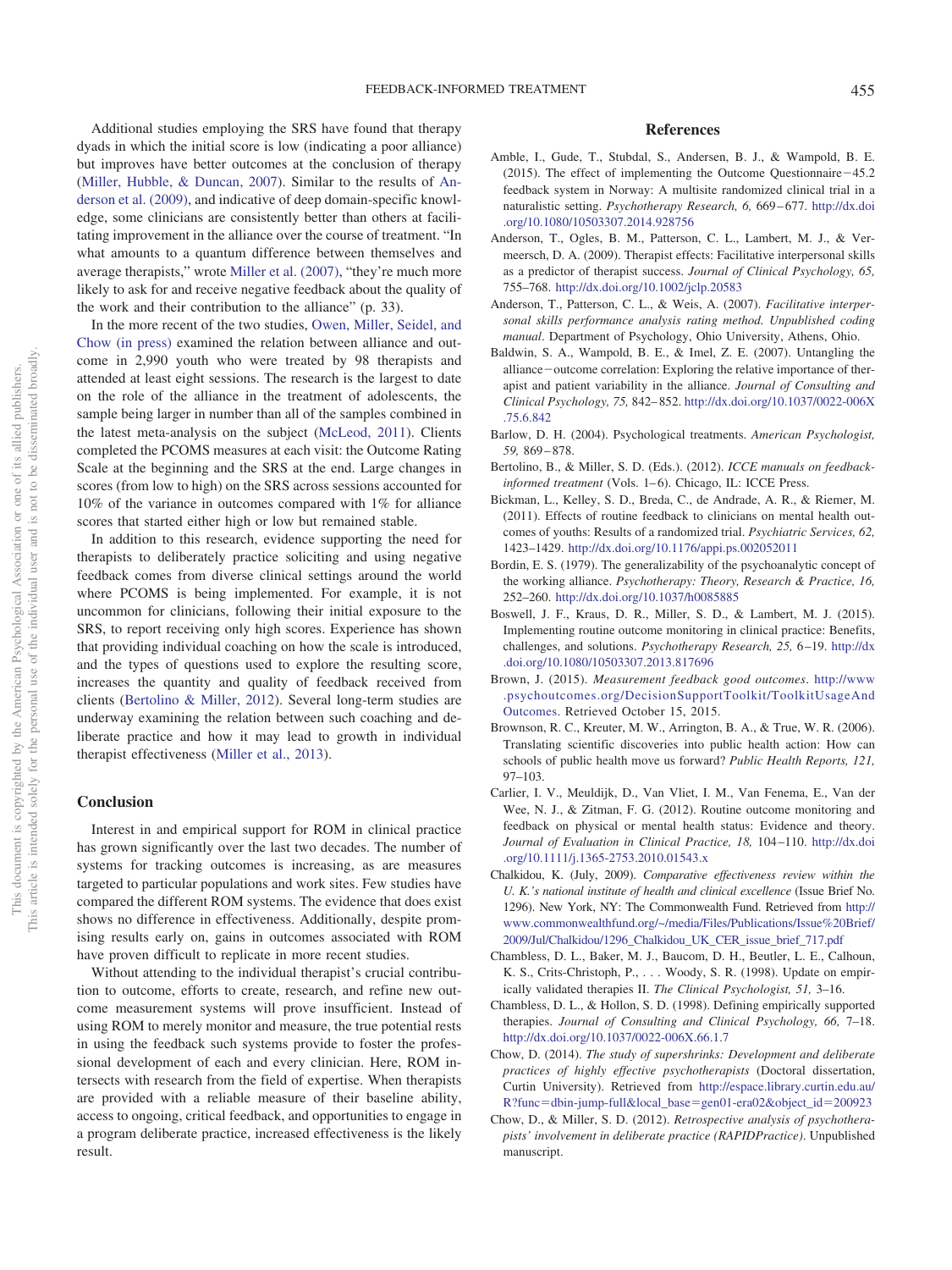- <span id="page-7-35"></span>Chow, D. L., Lu, S., Owen, J., & Miller, S. D. (2015). *Difficult conversations in therapy (DCT): Can psychotherapists learn in an environment of immediate feedback with simulated client video vignettes?* Manuscript submitted for publication.
- <span id="page-7-32"></span>Chow, D. L., Miller, S. D., Seidel, J. A., Kane, R. T., Thornton, J. A., & Andrews, W. P. (2015). The role of deliberate practice in the development of highly effective psychotherapists. *Psychotherapy, 52,* 337–345. <http://dx.doi.org/10.1037/pst0000015>
- <span id="page-7-25"></span>Colvin, G. (2008). *Talent is overrated: What really separates world-class performers from everybody else*. New York, NY: Penguin.
- <span id="page-7-8"></span>Cummings, N. A. (1986). The dismantling of our health system: Strategies for the survival of psychological practice. *American Psychologist, 41,* 426 – 431. <http://dx.doi.org/10.1037/0003-066X.41.4.426>
- <span id="page-7-12"></span>Cummings, N., & O'Donahue, W. (2008). *Eleven blunders that are crippling psychotherapy*. New York, NY: Routledge.
- <span id="page-7-20"></span>de Jong, K., van Sluis, P., Nugter, M. A., Heiser, W. J., & Spinhoven, P. (2012). Understanding the differential impact of outcome monitoring: Therapist variables that moderate feedback effects in a randomized clinical trial. *Psychotherapy Research, 22,* 464 – 474. [http://dx.doi.org/](http://dx.doi.org/10.1080/10503307.2012.673023) [10.1080/10503307.2012.673023](http://dx.doi.org/10.1080/10503307.2012.673023)
- <span id="page-7-10"></span>Department of Health. (2007). *How to change clinical practice: Understand, identify, overcome barriers to change*. London, England: National Institute for Health and Clinical Excellence.
- <span id="page-7-4"></span>Devlin, N. J., & Appleby, J. (2010). *Getting the most out of PROMS: Putting health outcomes at the heart of NHS decision-making*. London, England: The King's Fund.
- <span id="page-7-1"></span>Drapeau, M. (2012). The value of tracking in psychotherapy. *Integrating Science and Practice, 2,* 2– 6.
- <span id="page-7-13"></span>Duncan, B. L., Miller, S. D., Wampold, B. E., & Hubble, M. A. (Eds.). (2010). *The heart and soul of change: Delivering what works in therapy* (2nd ed.). Washington, DC: APA Press. [http://dx.doi.org/10.1037/](http://dx.doi.org/10.1037/12075-000) [12075-000](http://dx.doi.org/10.1037/12075-000)
- <span id="page-7-28"></span>Ericsson, K. A. (2006). The Influence of experience and deliberate practice on the development of superior expert performance. In K. A. Ericsson, N. Charness, P. J. Feltovich, & R. R. Hoffman (Eds.), *The Cambridge handbook of expertise and expert performance* (pp. 683–704). New York, NY: Cambridge University Press. [http://dx.doi.org/10.1017/](http://dx.doi.org/10.1017/CBO9780511816796.038) [CBO9780511816796.038](http://dx.doi.org/10.1017/CBO9780511816796.038)
- <span id="page-7-26"></span>Ericsson, K. A. (2009a). Enhancing the development of professional performance: Implications from the study of deliberate practice. In K. A. Ericsson (Ed.), *Development of professional expertise: Toward measurement of expert performance and design of optimal learning environments* (pp. 405–431). New York, NY: Cambridge University Press.
- <span id="page-7-29"></span>Ericsson, K. A. (Ed.). (2009b). *Development of professional expertise: Toward measurement of expert performance and design of optimal learning environments*. New York, NY: Cambridge University Press. <http://dx.doi.org/10.1017/CBO9780511609817>
- <span id="page-7-27"></span>Ericsson, K. A., Charness, N., Feltovich, P. J., & Hoffman, R. R. (Eds.). (2006). *The Cambridge handbook of expertise and expert performance*. New York, NY: Cambridge University Press. [http://dx.doi.org/10.1017/](http://dx.doi.org/10.1017/CBO9780511816796) [CBO9780511816796](http://dx.doi.org/10.1017/CBO9780511816796)
- <span id="page-7-30"></span>Ericsson, K. A., Krampe, R. T., & Tesch-Romer, C. (1993). The role of deliberate practice in the acquisition of expert performance. *Psychological Review, 100,* 363– 406. [http://dx.doi.org/10.1037/0033-295X.100.3](http://dx.doi.org/10.1037/0033-295X.100.3.363) [.363](http://dx.doi.org/10.1037/0033-295X.100.3.363)
- <span id="page-7-31"></span>Ericsson, K. A., & Staszewski, J. (1989). Skilled memory and expertise: Mechanisms of exceptional performance. In D. Klahr & K. Kotovsky (Eds.), *Complex information processing: The impact of Herbert A. Simon* (pp. 265–268). Hillsdale, NJ: Erlbaum.
- <span id="page-7-6"></span>Fixsen, D., Blasé, K., Naoom, S., & Wallace, F. (2009). Core implementation components. *Research on Social Work Practice, 19,* 531–540. <http://dx.doi.org/10.1177/1049731509335549>
- <span id="page-7-18"></span>Garfield, S. (1997). The therapist as a neglected variable in psychotherapy research. *Clinical Psychology: Science and Practice, 4, 40–43. [http://](http://dx.doi.org/10.1111/j.1468-2850.1997.tb00097.x)* [dx.doi.org/10.1111/j.1468-2850.1997.tb00097.x](http://dx.doi.org/10.1111/j.1468-2850.1997.tb00097.x)
- <span id="page-7-24"></span>Geller, J., Norcross, J., & Orlinksy, D. (2005). *The psychotherapists own psychotherapy: Patient and clinician perspectives*. New York, NY: Oxford University Press.
- <span id="page-7-21"></span>Goldberg, S. B., Rousmaniere, T., Miller, S. D., Whipple, J., Nielsen, S. L., Hoyt, W. T., & Wampold, B. E. (in press). Do psychotherapists improve with time and experience? A longitudinal analysis of real world outcome data. *Journal of Consulting and Clinical Psychology*.
- <span id="page-7-2"></span>Goodman, J., McKay, J., & DePhilippis, D. (2013). Progress monitoring in mental health and addiction treatment: A means of improving care. *Professional Psychology: Research and Practice, 44,* 231–246. [http://](http://dx.doi.org/10.1037/a0032605) [dx.doi.org/10.1037/a0032605](http://dx.doi.org/10.1037/a0032605)
- <span id="page-7-34"></span>Horvath, A. O., Del Re, A. C., Flückiger, C., & Symonds, D. (2011). Alliance in individual psychotherapy. *Psychotherapy, 48,* 9 –16. [http://](http://dx.doi.org/10.1037/a0022186) [dx.doi.org/10.1037/a0022186](http://dx.doi.org/10.1037/a0022186)
- <span id="page-7-0"></span>Howard, K. I., Moras, K., Brill, P. L., Martinovich, Z., & Lutz, W. (1996). Evaluation of psychotherapy: Efficacy, effectiveness, and patient progress. *American Psychologist, 51,* 1059 –1064. [http://dx.doi.org/10.1037/](http://dx.doi.org/10.1037/0003-066X.51.10.1059) [0003-066X.51.10.1059](http://dx.doi.org/10.1037/0003-066X.51.10.1059)
- <span id="page-7-7"></span>Hubble, M. A., Duncan, B. L., & Miller, S. D. (Eds.). (1999). *The heart and soul of change: What works in therapy*. Washington, DC: American Psychological Association. <http://dx.doi.org/10.1037/11132-000>
- <span id="page-7-9"></span>Hubble, M. A., & Miller, S. D. (2001). In pursuit of folly. *Academy of Clinical Psychology Bulletin, 7,* 2–7.
- <span id="page-7-22"></span>Kiesler, D. (1966). Some myths of psychotherapy research and the search for a paradigm. *Psychological Bulletin, 65,* 110 –136. [http://dx.doi.org/](http://dx.doi.org/10.1037/h0022911) [10.1037/h0022911](http://dx.doi.org/10.1037/h0022911)
- <span id="page-7-16"></span>Knaup, C., Koesters, M., Schoefer, D., Becker, T., & Puschner, B. (2009). Effect of feedback of treatment outcome in specialist mental healthcare: Meta-analysis. *The British Journal of Psychiatry, 195,* 15–22. [http://dx](http://dx.doi.org/10.1192/bjp.bp.108.053967) [.doi.org/10.1192/bjp.bp.108.053967](http://dx.doi.org/10.1192/bjp.bp.108.053967)
- <span id="page-7-3"></span>Lambert, M. J. (2010). Yes, it is time for clinicians to routinely monitor treatment outcome. In B. Duncan, S. Miller, B. Wampold, & M. Hubble (Eds.), *The heart and soul of change: Delivering what works in treatment* (pp. 239 –266). Washington, DC: APA Press. [http://dx.doi.org/10](http://dx.doi.org/10.1037/12075-008) [.1037/12075-008](http://dx.doi.org/10.1037/12075-008)
- <span id="page-7-5"></span>Lambert, M. J. (2012). Helping clinicians to use and learn from researchbased systems: The OQ-analyst. *Psychotherapy, 49,* 109 –114. [http://dx](http://dx.doi.org/10.1037/a0027110) [.doi.org/10.1037/a0027110](http://dx.doi.org/10.1037/a0027110)
- <span id="page-7-14"></span>Lambert, M. J., & Shimokawa, K. (2011). Collecting client feedback. *Psychotherapy, 48,* 72–79. <http://dx.doi.org/10.1037/a0022238>
- <span id="page-7-15"></span>Lambert, M. J., Whipple, J. L., Hawkins, E. J., Vermeersch, D. A., Nielsen, S. L., & Smart, D. W. (2003). Is it time for clinicians to routinely track patient outcome? A meta-analysis. *Clinical Psychology: Science and Practice, 10,* 288 –301. <http://dx.doi.org/10.1093/clipsy.bpg025>
- <span id="page-7-17"></span>Lehrer, J. (December 13, 2010). The truth wears off: Is there something wrong with the scientific method? *The New Yorker*. Retrieved from <http://www.newyorker.com/magazine/2010/12/13/the-truth-wears-off>
- <span id="page-7-19"></span>Luborsky, L., Crits-Christoph, P., McLellan, A. T., Woody, G., Piper, W., Liberman, B.,... Pilkonis, P. (1986). Do therapists vary much in their success? Findings from four outcome studies. *American Journal of Orthopsychiatry, 56,* 501–512.
- <span id="page-7-23"></span>Malikiosi-Loizos, M. (2013). Personal therapy for future therapists: Reflections on a still debated issue. *European Journal of Counseling Psychology, 2,* 33–50. <http://dx.doi.org/10.5964/ejcop.v2i1.4>
- <span id="page-7-33"></span>Malouf, J. (2012). The need for empirically supported psychology training standards. *Psychotherapy in Australia, 18,* 28 –32.
- <span id="page-7-36"></span>McLeod, B. D. (2011). Relation of the alliance with outcomes in youth psychotherapy: A meta-analysis. *Clinical Psychology Review, 31,* 603– 616. <http://dx.doi.org/10.1016/j.cpr.2011.02.001>
- <span id="page-7-11"></span>Miller, S. (2012). Revolution in Swedish mental health practice. [http://](http://www.scottdmiller.com/feedback-informed-treatment-fit/revolution-in-swedish-mental-health-practice-the-cognitive-behavioral-therapy-monopoly-gives-way/) [www.scottdmiller.com/feedback-informed-treatment-fit/revolution-in-](http://www.scottdmiller.com/feedback-informed-treatment-fit/revolution-in-swedish-mental-health-practice-the-cognitive-behavioral-therapy-monopoly-gives-way/)